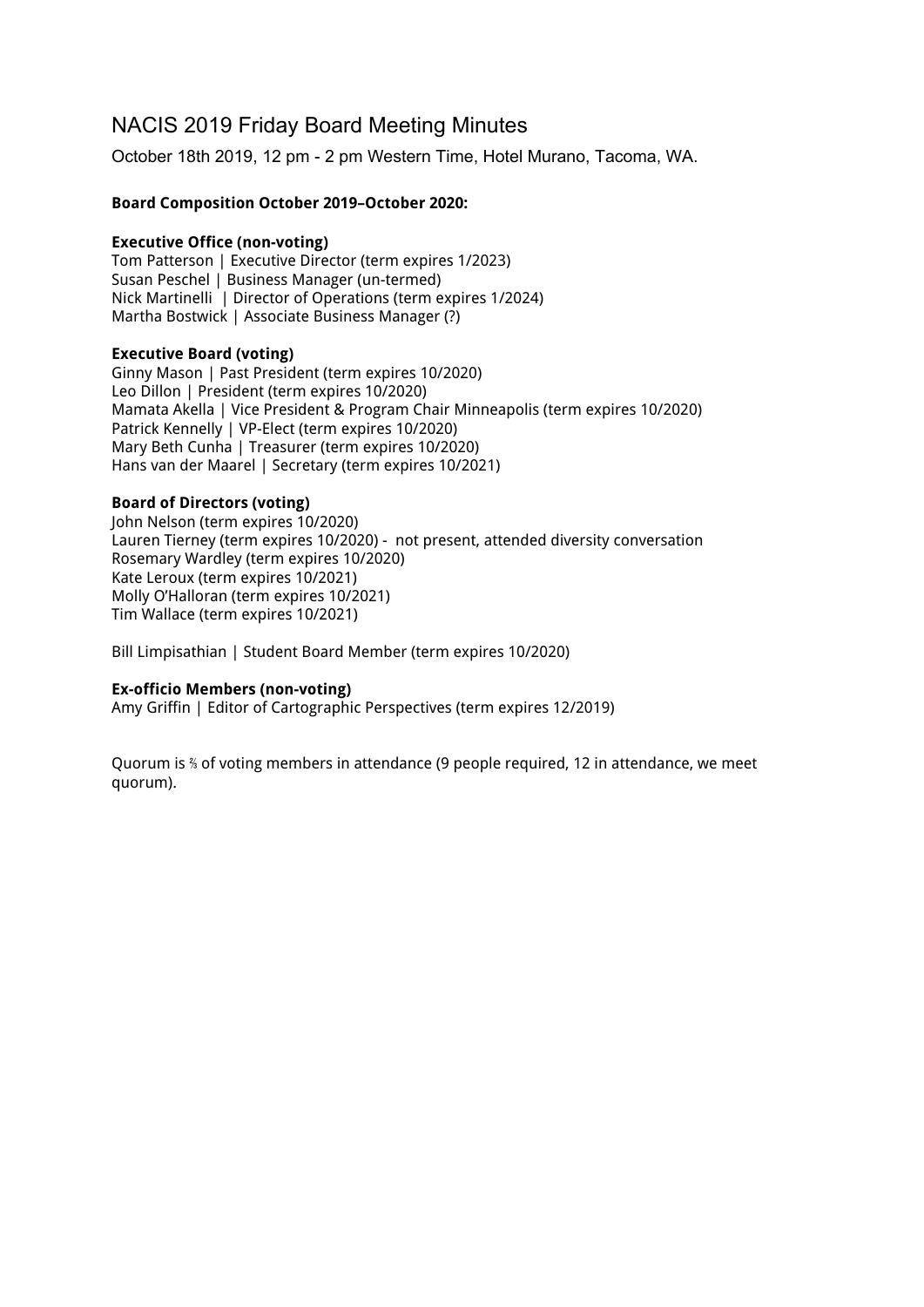1. Welcome | *Leo* Welcome and explanation of motion/voting procedure **Introductions** 

2. Minutes | *Martha* passed on to next board meeting

#### 3. CP Report | *Amy* Report from CP Editorial Board Meeting

CP editorial board had a meeting the night before, which was very good. CP is doing ok and about to publish 2nd 2019 issue, more or less on time. Content for final 2019 issue is close to ready. There are many ideas for special issues. Tom Patterson says Mountain Carto workshop meeting Croatia papers are out and can be mined. Request for board: move to new open journalism platform. The design of CP needs a rethink too but Daniel (Huffman) and Amy (Griffin) are short on time. Perhaps an undergrad or student can do it, with financial support from the board.

Daniel is associate editor and does all layout but has not had a raise in 6 years (currently \$2000/issue, 3 issues/year). Amy requests a raise for Daniel. Formal request to be made at SBM. Pat Kenelly adds his praise for Daniel. Daniel works under market rate, so the question is should we pay him at or over market rate? Question Tim Wallace: what is market rate? Further discussion at SBM.

4. Committee (and Other Important Division) Reports | *Committee Chairs* Leo: explanation of committees to the new board members

[Committee](https://docs.google.com/document/d/140DCmhb9bvJUbpDEuYcNvbIR35bl1-l_M8Nd3qVz8XE/edit) tasks related to annual meeting. (*Leo)*

- Communications and Outreach |*Rosemary*
	- C&O handles just that. e.g. NACIS news, social media. A Diversity and Inclusion subcommittee is to be formed here and the committee is working on a draft statement for Diversity and Inclusion. Lauren Tierney is attending the lunch meeting with Madison Draper re. diversity (reaction to Twitter thread). New member outreach works well. Check in with New Attendee Ambassador (Hans) regarding experiences. The program seems to be received well. Leo: Jenny Marie Johnson has a list of underserved/minority educational institutions which can be used by the committee for outreach

## ● Awards | *Martha*

o Competition results

Responsible for travel grants (General membership and students) + student map competitions and map gallery. 48 general member maps + 12 late submissions, 33 student submissions, 2 late submissions and 4 no shows. Numbers are consistent with previous years. 133 ballots cast, bit low. Winners:

Design - Alberta Land, Alex McPhee, University of Alberta

Research - Orbit Map, Eleanor Lutz, University of Washington.

Jonah Atkins did the student dynamic map comp with Katie Kowalsky and Madison Draper. Winners:

Individual - Conservation Areas in South America, Maria Renee Horn, University of Kentucky

Group - Careless Decay: Dental Deserts in the United States, Geri Rosenberg, Matt Rodenberger, Will Gannon, University of Wisconsin - Madison

Nick Martinelli: do we have a list of people who helped Jonah, for thank you slide at banquet? - Yes, we do.

Pat Kennelly: can we move from paper ballots? Martha: yes, we look into this. Need new ideas/fresh blood for the Map Competition and poster gallery

Ginny Mason: do we need to talk about the Corlis Benefideo award? Martha: yes, should have been last year but there is minimal interest/activity. John/Rosemary said at SBM they wanted revitalize. Rosemary: great discussion this morning! Explains CB for new members. Martha: lot of unknowns even within NACIS board, needs to be clarified/communicated. Molly joins committee. Mary-Beth Cunha: there is \$2200 budget allocated for the winner (cash prize, travel, award etc.)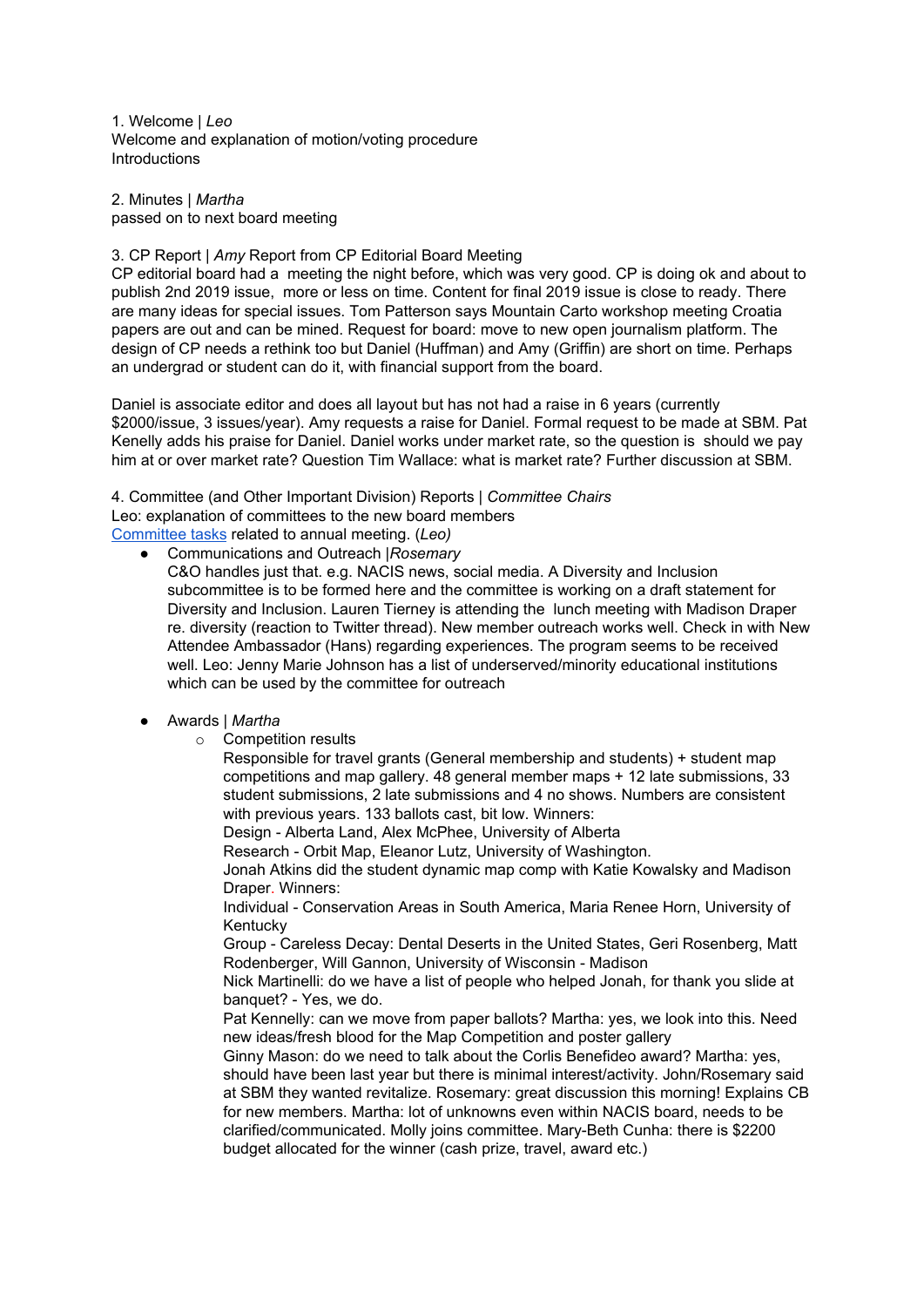# ● Membership Analytics | *Brooke*

Leo Dillon: have we done anything? Ginny Mason: not this year. Maybe this can be combined with Diversity & Inclusion? Tom Patterson: will new website capture information useful for this? Nick Martinelli: no, it's more the post-conference survey. Martha Bostwick: can the website reflect more info about this? Ginny: can we get somebody to take control of this committee again since Brooke rolled off board?

● Finance | *Mary Beth*

Report given at Tuesday board meeting and business meeting. Sales tax AoD is difficult, but the Supreme Court Economic Nexus ruling works in our advantage, no sales tax filing per state necessary, saves a lot of trouble. Kansas might be problem. Leo: this committee can use more people. MBC: add Martha to committee?

- Publications |*Lauren*
	- o Atlas of Design V

Rosemary reports on behalf of Lauren, working with Vanessa Knoppke-Wetzel to clear up the AoD file archive. Nick has action items for this to get on NACIS Google Drive. Security needs help from Sam Matthews, but no response. Any help welcome. Martha: needs voting board member on committee. Leo: does Travis White's t-shirt store fall under this? Work out the details at SBM.

● Nominations | *Ginny*

Guidelines are circulating. Ginny will keep track of what is working and not. NACIS commons at 2 pm about this. 3 confirmed nominations + 7 potentials, Ginny will reach out. Also to not-winners past elections. Ask if John, Rosemary and Lauren will run again. Term limit is 3 consecutive terms. The current list of nominations is:

Treasurer: Mary Beth Cuhna

Directors at Large: Amy Lee Walton, Rich Donohue, Vanessa Knoppke-Wetzel, Katie Kowalsky

Is Travis White a possible candidate for VP elect? Form will go up soon on website for nominations. Ginny wants 1 new and 1 old board member on committee. Mary Beth: my term expires 2020 (treasurer), will serve 1 more term.

## 5. Minneapolis 2020 Update | *Mamata*

Reach out to help for local coordination: Nat Case and Ryan Mattke. Can Martha do the Map gallery? Martha: No, would prefer to step down, will do if necessary. Can Hans be new member ambassador? Hans: Yes, plus Vicky Johnson has offered to help with that as well. Lauren Tierney program, with Niki Dlugash and Mamata. Branding and design coordinate as well. Rosemary: need to add postcard to conference planning doc! Mamata adds Rosemary to program/branding. Martha: docs re. swag to be on Teamwork! Pat: Ross will help out with PCD again, needs 1 more person. Martha: can you (Pat) let secretary know because of email fwd. Mamata: 2020 will be the 40th anniversary of NACIS, more info at SBM.

## 6. NACIS 2022 Location search | *Susan*

## Oklahoma City 2021

The Skirvin has worked well with us, met all requirements. Looks like easy hotel to work with. Place for Nacis Night Out selected too.

Site selection process discussion for 2022 Open to suggestions. Ginny sent out spreadsheet for site selection. Leo will distribute to board. Ginny: which geography/region?

7. Committee Composition | *Martha*

- Review all committee compositions and confirm/assign/volunteer for positions to ensure we have each committee fully staffed.
- See the Committee doc [\(https://docs.google.com/document/d/1xSM8-1c9VTveEtT3U44WT8tvz8vbWzl3maVrlkaFqvs/](https://docs.google.com/document/d/1xSM8-1c9VTveEtT3U44WT8tvz8vbWzl3maVrlkaFqvs/edit) [edit](https://docs.google.com/document/d/1xSM8-1c9VTveEtT3U44WT8tvz8vbWzl3maVrlkaFqvs/edit))
	- o New Chairs needed (Awards, Publications, Analytics, Business Manager transition committee, and other committees from Tuesday board meeting)
	- o New Members needed (Nominations)